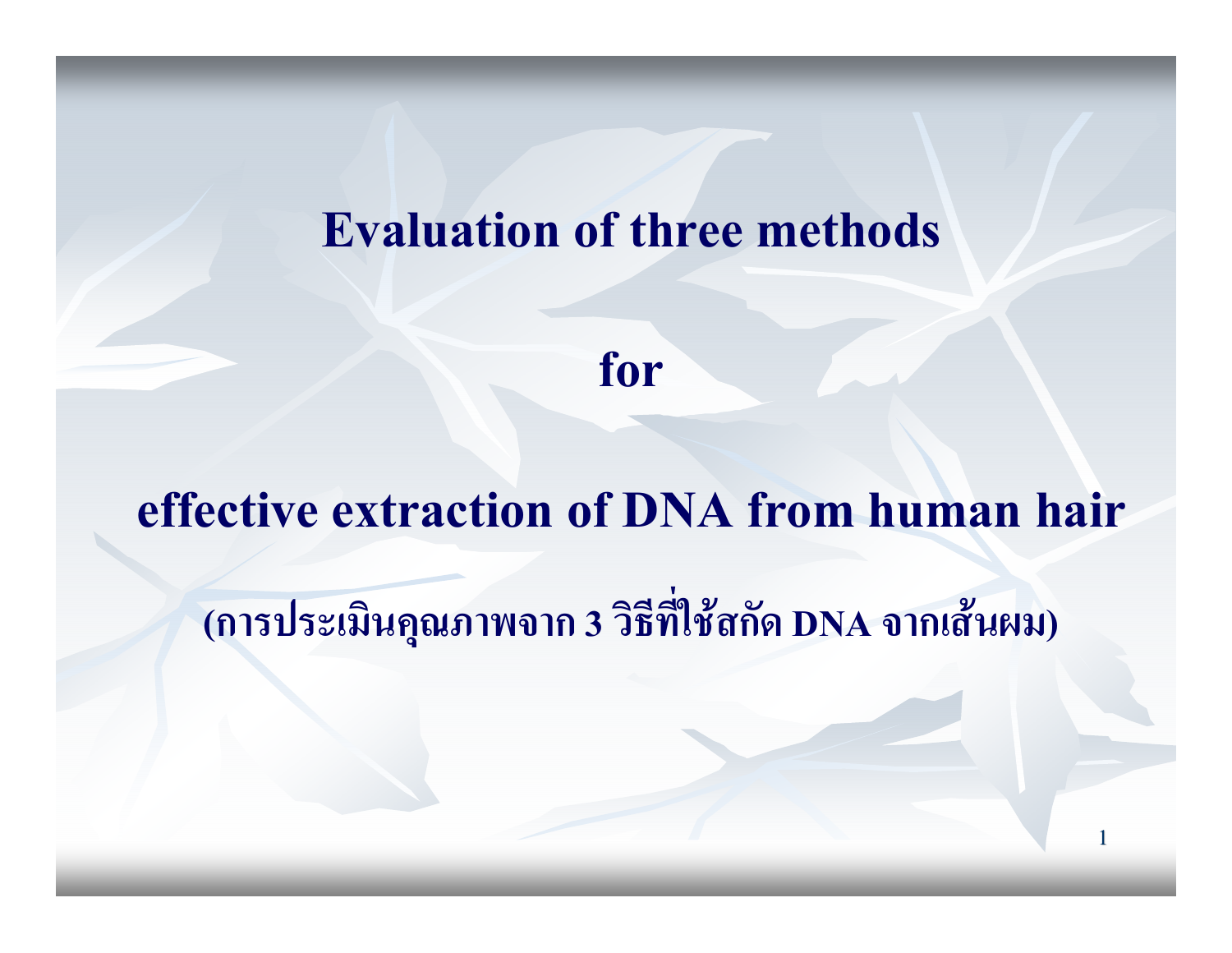### วัตถุประสงค์

■ เพื่อศึกษาเปรียบเทียบวิธีการสกัด DNAจากเส้นผม ว่าวิธีใดที่ไม่ ทำให้เกิดสารยับยั้งในการเกิดปฏิกิริยา PCR

■ ศึกษาเพื่อเลือกวิธีการสกัด DNA ไปใช้ให้เหมาะสมกับงาน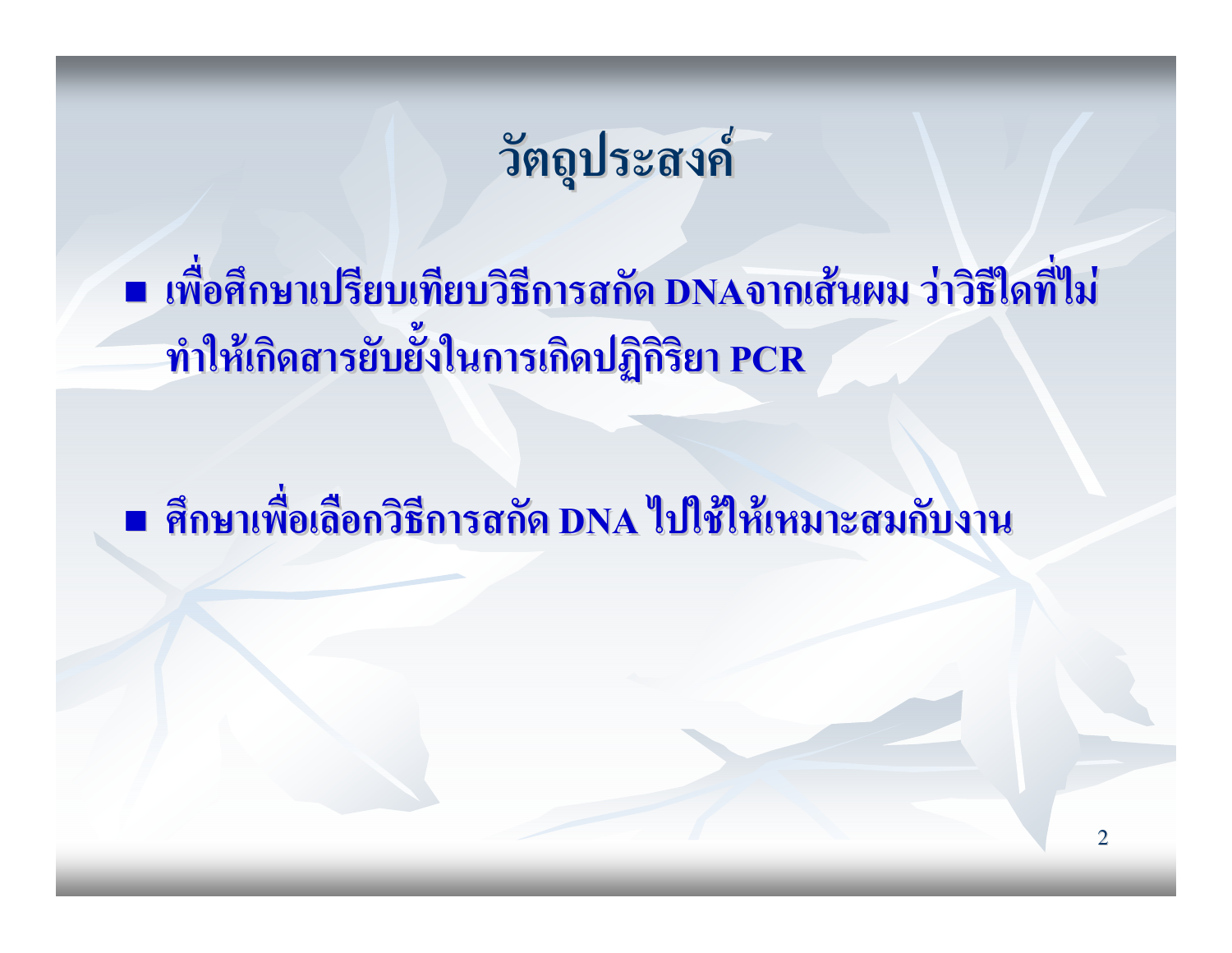#### ขอบเขตการวิจัย

ตัวอย่างที่ใช้ในการวิจัย เส้นผม , เยื่อบุกระพุ้งแก้ม <u>กลุ่มประชากร</u> ิชาวญี่ปุ่นที่มีผมสีดำ 26 คน ,ชาวญี่ปุ่นผมทำสี 15 คน ็ตำแหน่งยืนที่ศึกษา **D1S8** <u>วิธีการสกัด DNA ที่ศึกษา</u> **Chelex method, QAIamp<sup>®</sup> DNA Mini Kit method, ISOHAIR<sup>®</sup>method** <u>วิธีการวิเคราะห์ผล</u>

**Agarose gel electrophoresis**, Microchip electrophoresis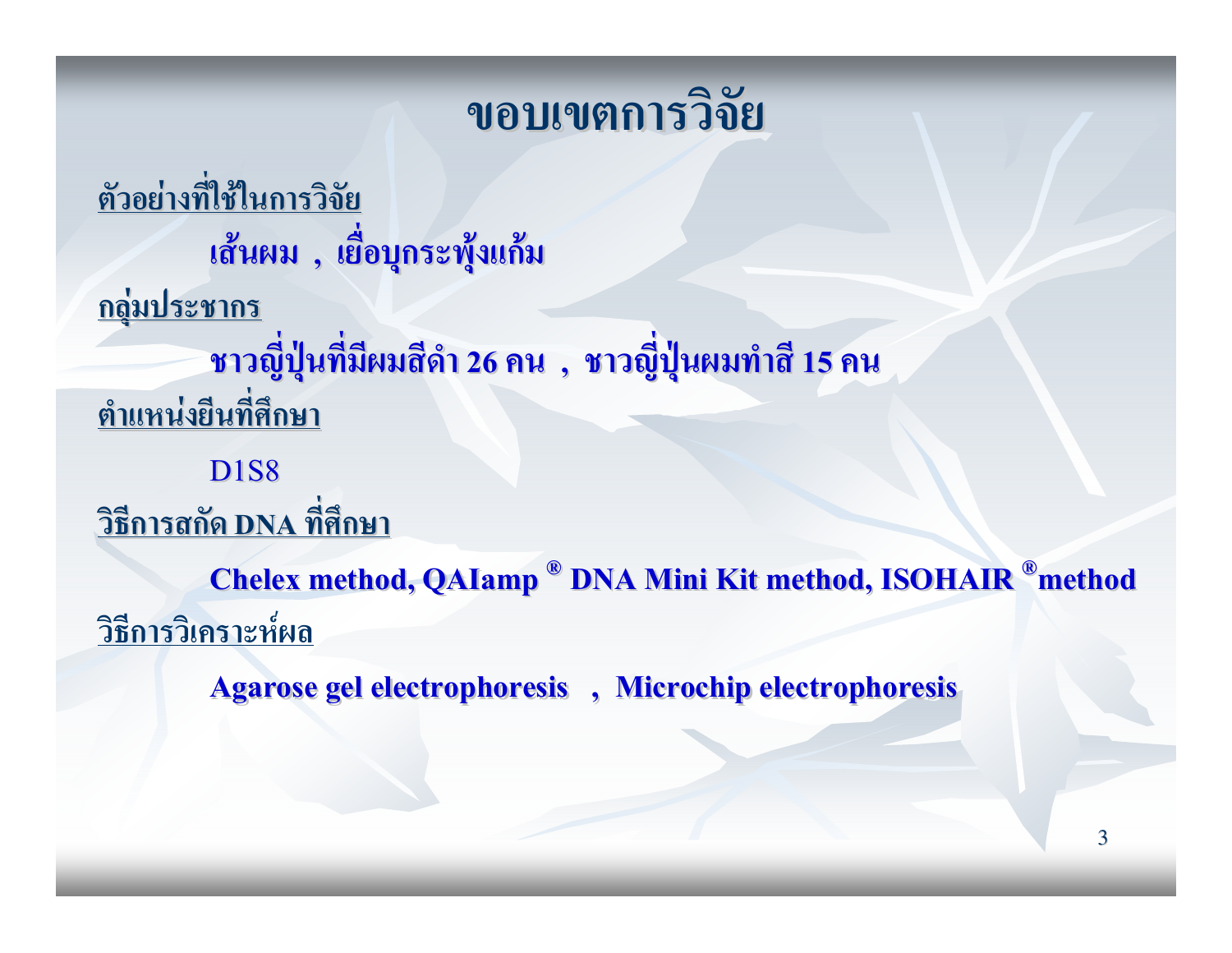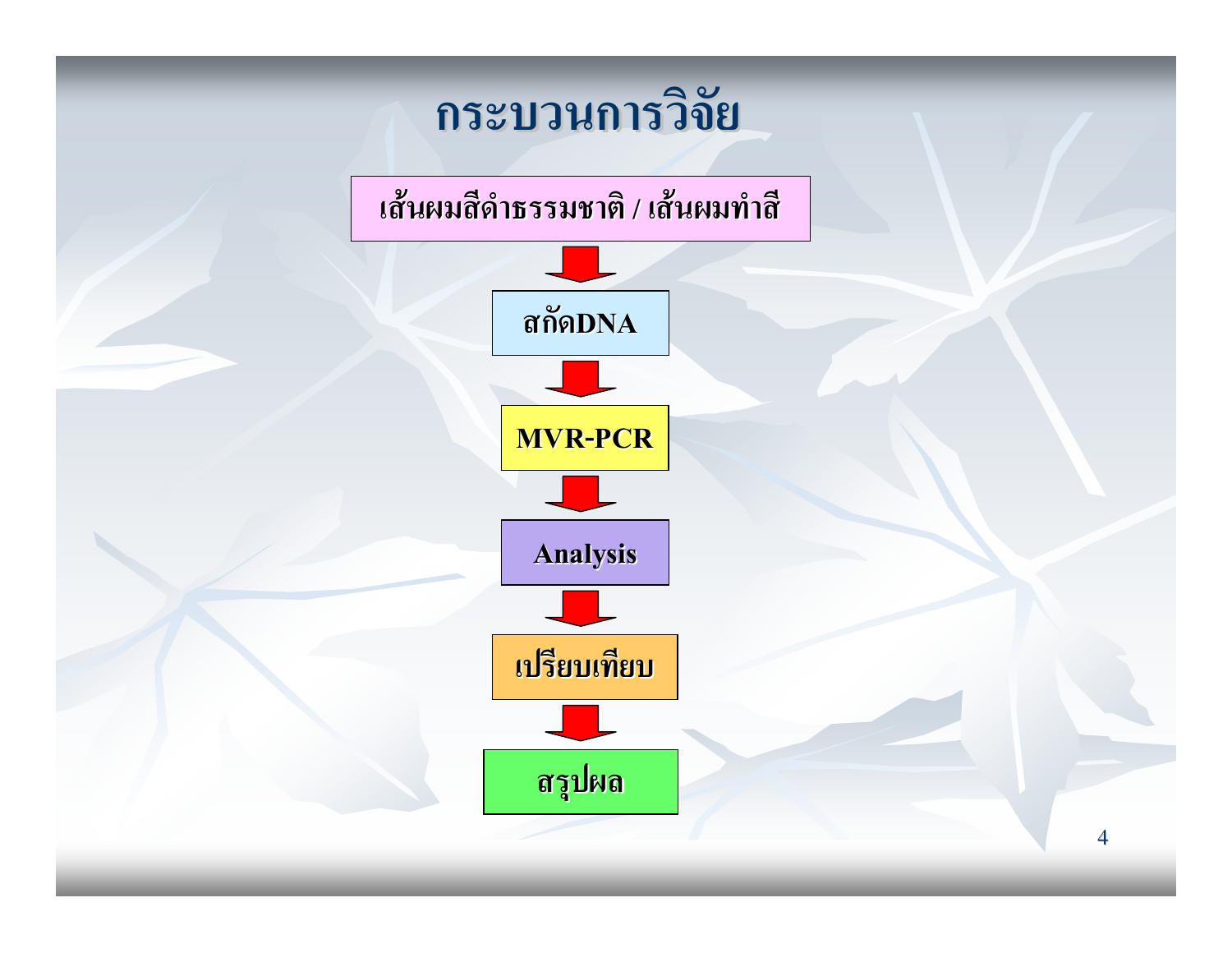## การเตรียมเส้นผมก่อนการสกัด DNA

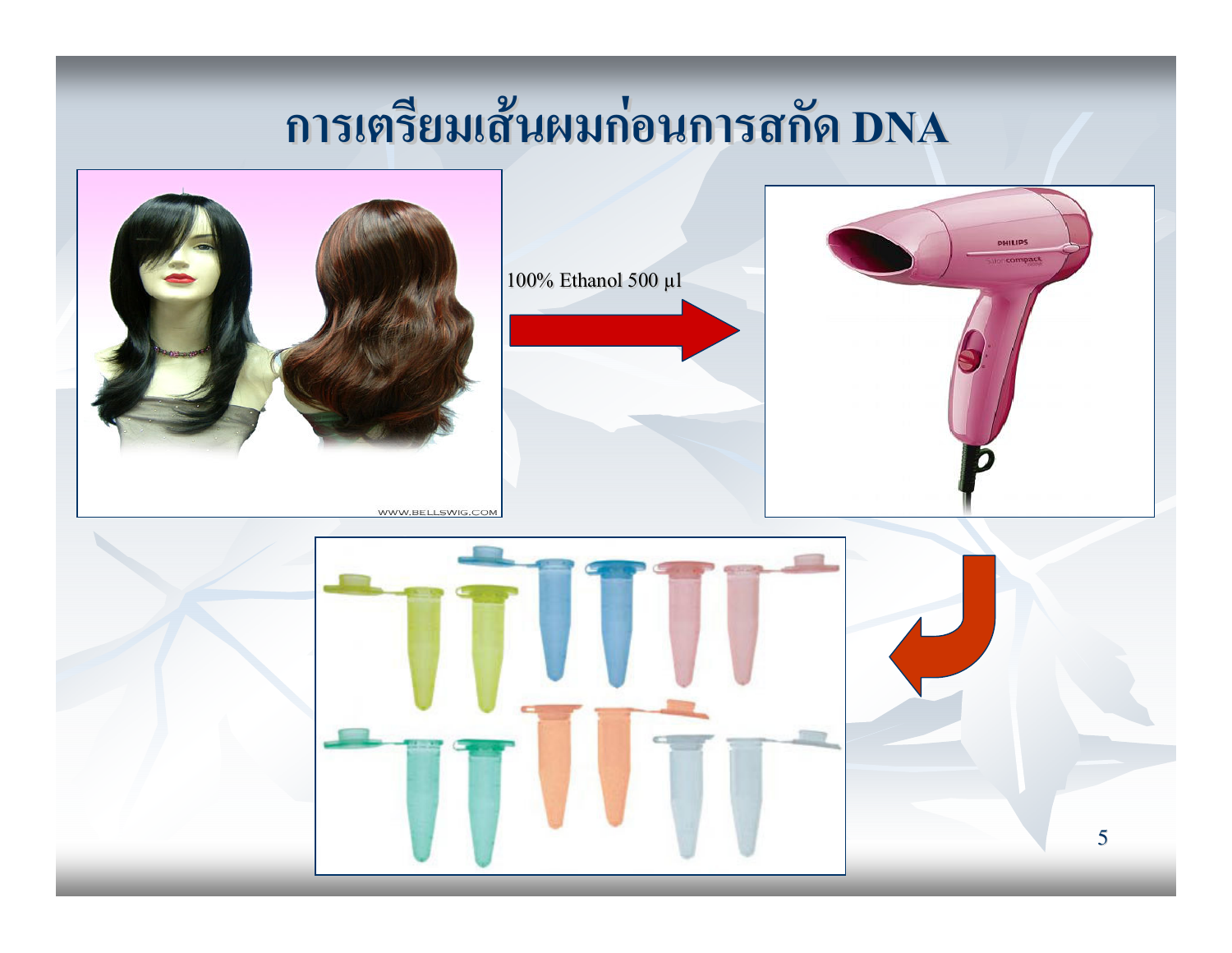## วิธีการสกัด DNA ที่นำมาศึกษาเปรียบเทียบ

**n**  $3\overline{5}$  Chelex method **Film Oldamp®DNAMini Kit** Bi ISOHAIR®method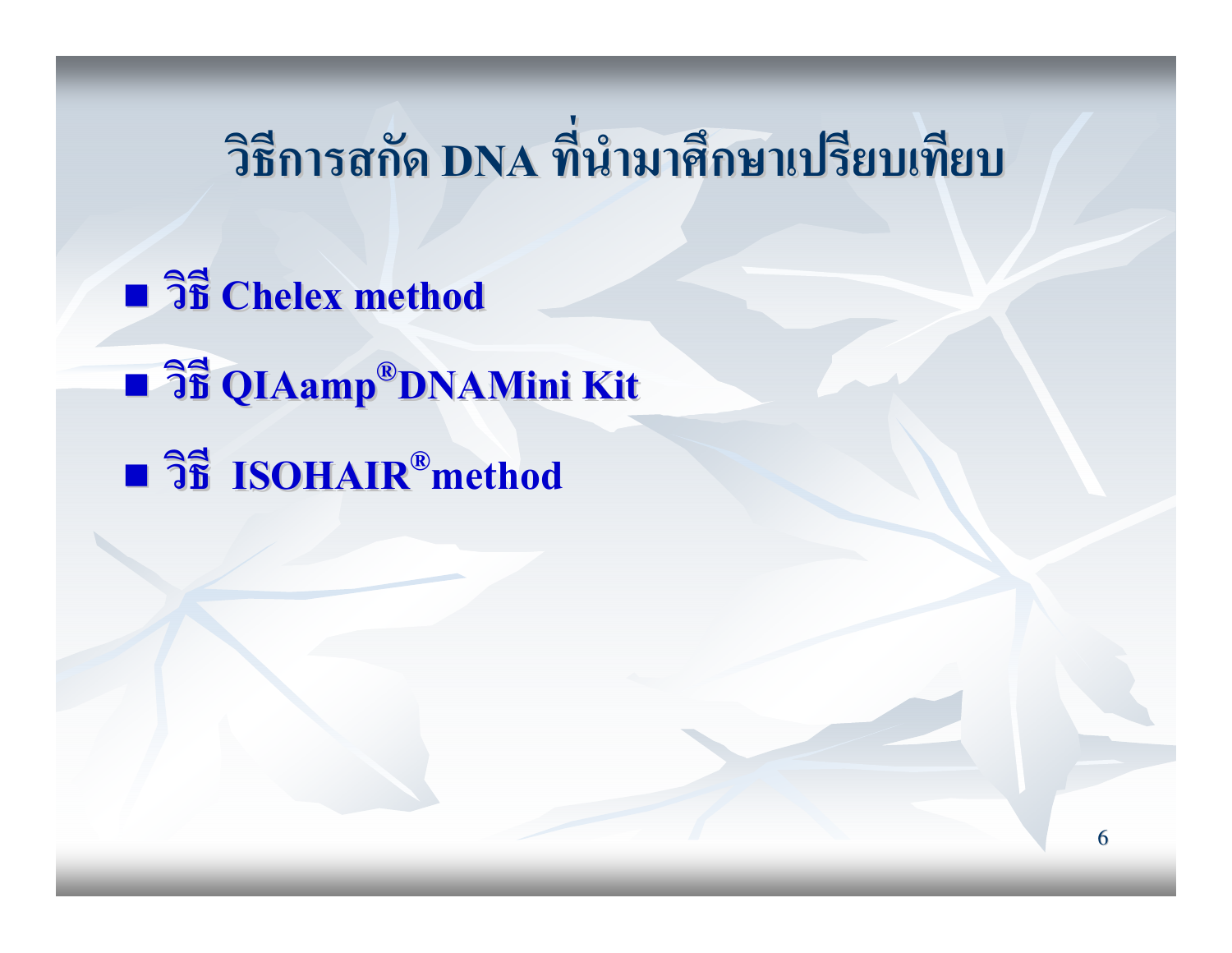